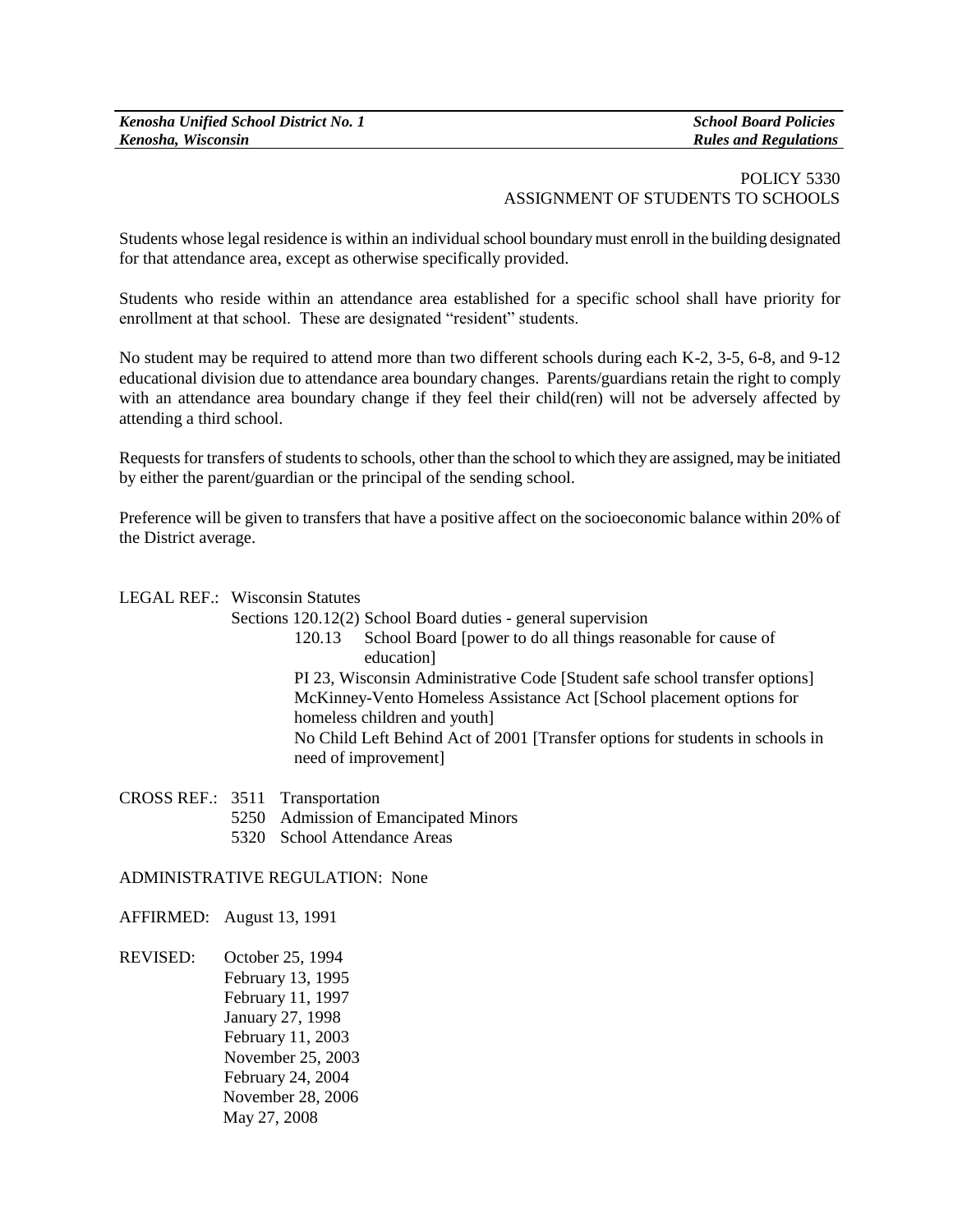| Kenosha Unified School District No. 1 | <b>School Board Policies</b> |
|---------------------------------------|------------------------------|
| Kenosha, Wisconsin                    | <b>Rules and Regulations</b> |

### RULE 5330 ASSIGNMENT OF STUDENTS TO SCHOOLS

#### 1. 4K **-** Kindergarten Enrollment

- a. The School District will annually conduct kindergarten registration on a specified spring date(s). Building principals will be responsible for periodic update of projected enrollment following this initial enrollment period. Kindergarten transfers will be accepted by the building principal until May 1 of each year. Parents**/**guardians will be notified of the transfer decision prior to June 1.
- b. Approval of a school transfer request involving a kindergarten student will be given preference based on socioeconomic balance, space available, and staffing considerations within the receiving school.
- 2. School Transfer Requests Grades 1-12
	- a. General Requirements
		- (1) Requests for a student transfer to a school, other than that to which the student is assigned, may be initiated by either the parent/guardian or the principal of the sending school.
		- (2) Transfer requests at the middle school and high school level based on athletic reasons or participation will not be granted. Students who obtain a transfer after attending one or more days of school, or one or more athletic practices at the school the student is leaving, is ineligible for participation in the athletic program at the school transferred to for the remainder of that year.
		- (3) Athletes who transfer from any school into a member school after the fourth consecutive semester following entry into grade 9 shall be ineligible for practice and competition for one calendar year, unless the transfer is made necessary by a total change in residence by parent(s). The calendar year will be determined from a student's last day of attendance at athletic practice.
		- (4) Students who are granted transfers must provide their own transportation unless otherwise provided by law (e.g., student is eligible for transportation services via the IEP process) or Board policy. In addition, students whose parents are unable to provide transportation for them will be permitted to attend school in their attendance area. Transportation will be provided based on the District's transportation policies.
		- (5) Students are eligible to receive only one transfer per year.
		- (6) All repeat transfers are subject to review on an annual basis prior to June 1st of each year by the principal.
	- b. Parent Initiated Requests
		- (1) The District will approve school transfer requests initiated by students and/or their parents/guardians as required by law. Students and their parents/guardians will be notified of school transfer opportunities that may be available to them consistent with legal requirements.
		- (2) Other parent initiated school transfer requests will be processed and prioritized as follows: (a) Except as otherwise provided, parent initiated requests for student transfers from one school to another within the District will be accepted from January 1 through January 21 for the following school year. No applications submitted after January 21 will be considered.
			- (b) Prior year students enrolled will have first priority.
			- (c) Transfers that positively affect each school's economic balance will have second priority**.**  Socioeconomic percentages will be determined annually through the Office of Educational Accountability. Space availability will be determined by the receiving principal. At the elementary level**,** space availability is determined using District policy on class size. Classroom enrollment within two students of the optimum class size is considered full.